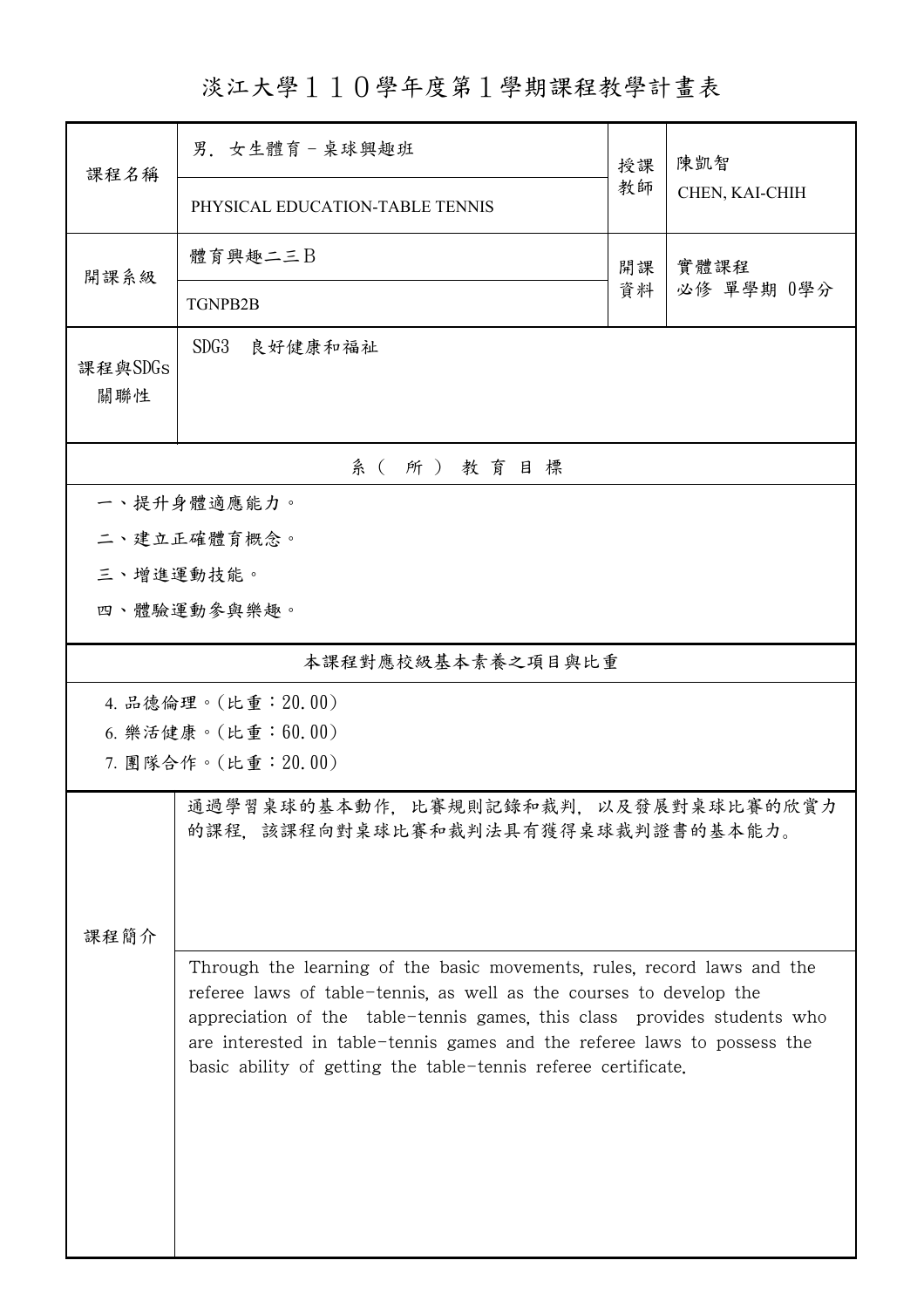## 本課程教學目標與認知、情意、技能目標之對應

將課程教學目標分別對應「認知(Cognitive)」、「情意(Affective)」與「技能(Psychomotor)」 的各目標類型。

一、認知(Cognitive):著重在該科目的事實、概念、程序、後設認知等各類知識之學習。

二、情意(Affective):著重在該科目的興趣、倫理、態度、信念、價值觀等之學習。

三、技能(Psychomotor):著重在該科目的肢體動作或技術操作之學習。

| 序<br>號         | 教學目標(中文)                      |                                                                                                           |     | 教學目標(英文)                                                                                                                       |                   |  |  |  |
|----------------|-------------------------------|-----------------------------------------------------------------------------------------------------------|-----|--------------------------------------------------------------------------------------------------------------------------------|-------------------|--|--|--|
|                | 1.了解桌球的歷史與發展<br>2.了解桌球比賽規則    |                                                                                                           |     | 1. Understand the history and developments of table<br>tennis<br>2. Know well the international amateur table tennis<br>rules. |                   |  |  |  |
| $\overline{2}$ | 了解桌球比賽紀錄與裁判                   |                                                                                                           |     | 3. Proficient at the record laws and referee laws of<br>the amateur table tennis play.                                         |                   |  |  |  |
| $\mathcal{E}$  | 學習桌球基本技能                      |                                                                                                           |     | 4. Develop the basic movements of table tennis.                                                                                |                   |  |  |  |
|                |                               |                                                                                                           |     | 教學目標之目標類型、核心能力、基本素養教學方法與評量方式                                                                                                   |                   |  |  |  |
| 序號             | 目標類型                          | 院、系 $(\text{m})$<br>核心能力   基本素養                                                                           | 校級  | 教學方法                                                                                                                           | 評量方式              |  |  |  |
| 1              | 認知                            |                                                                                                           | 67  | 講述                                                                                                                             | 討論(含課堂、線上)        |  |  |  |
| $\overline{2}$ | 技能                            |                                                                                                           | 46  | 講述、實作                                                                                                                          | 報告(含口頭、書面)        |  |  |  |
| 3              | 技能                            |                                                                                                           | 467 | 講述、討論、實作                                                                                                                       | 測驗、討論(含課<br>堂、線上) |  |  |  |
|                | 授課進度表                         |                                                                                                           |     |                                                                                                                                |                   |  |  |  |
| 週次             | 日期起訖                          |                                                                                                           |     | 內 容 (Subject/Topics)                                                                                                           | 備註                |  |  |  |
|                | $110/09/22$ ~<br>110/09/28    | 1.to introduce the rules of the PE class, 2, the table<br>tennis history.3 the progression of the course. |     |                                                                                                                                |                   |  |  |  |
| $\overline{c}$ | $110/09/29$ ~<br>110/10/05    | to explain the table tennis rules and basic skills.                                                       |     |                                                                                                                                |                   |  |  |  |
| 3              | $110/10/06 \sim$<br>110/10/12 | forehand skill                                                                                            |     |                                                                                                                                |                   |  |  |  |
|                | $110/10/13$ ~<br>110/10/19    | forehand skill and<br>practice.                                                                           |     |                                                                                                                                |                   |  |  |  |
| 5              | $110/10/20$ ~<br>110/10/26    | forehand skill and practice.                                                                              |     |                                                                                                                                |                   |  |  |  |
| 6              | $110/10/27$ ~<br>110/11/02    | backhand skill                                                                                            |     |                                                                                                                                |                   |  |  |  |
| 7              | $110/11/03$ ~<br>110/11/09    | backhand skill and practice.                                                                              |     |                                                                                                                                |                   |  |  |  |
| 8              | $110/11/10$ ~<br>110/11/16    | backhand skill and practice.                                                                              |     |                                                                                                                                |                   |  |  |  |
| 9              | $110/11/17$ ~<br>110/11/23    | 期中考試週                                                                                                     |     |                                                                                                                                |                   |  |  |  |
|                |                               |                                                                                                           |     |                                                                                                                                |                   |  |  |  |